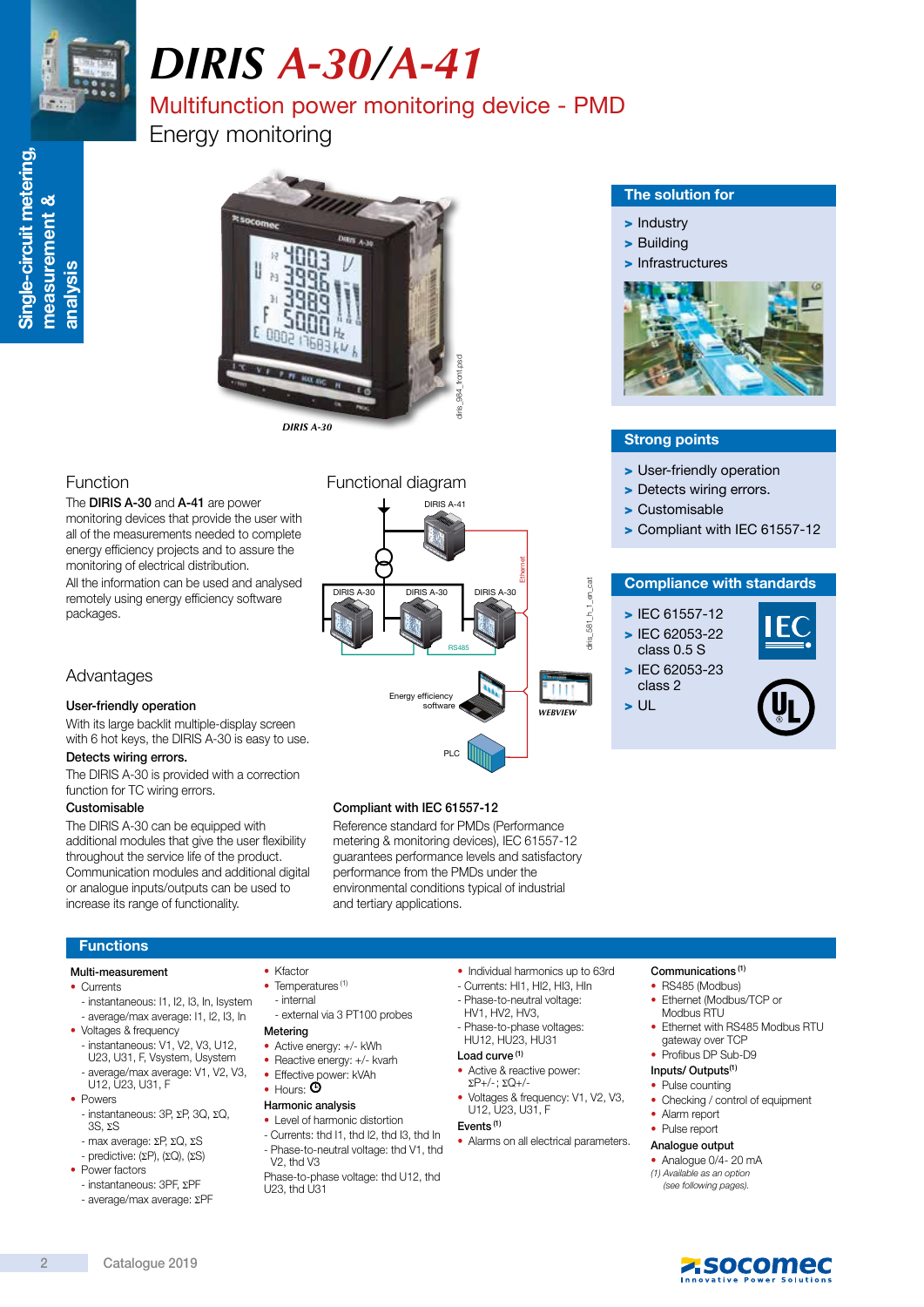#### *DIRIS A-30/A-41* Multifunction power monitoring device - PMD Energy monitoring

#### Front panel



#### Plug-in modules

- 1. Backlit LCD display
- 2. Pushbutton for currents and for connection correction function
- 3. Pushbutton for voltages and frequency..
- 4. Pushbutton for active, reactive and effective powers and for power factor.
- 5. Pushbutton for maximum and average values for currents and power levels.
- 6. Pushbutton for harmonics.
- 7. Pushbutton for electrical energy meters, timers and impulse counters



\* With current measurement module for Neutral as standard.



diris  $447$  a 1 cat

 $447$ 

#### Pulse outputs

2 configurable pulse outputs (type, weight and run) on ±kWh, ±kvarh and kVAh.

### MODBUS® communication

RS485 link with MODBUS® protocol (speed up to 38400 baud).



#### PROFIBUS® DP communication

SUB-D9 link with PROFIBUS® DP protocol (speed up to 12 Mbauds).



diris  $449$  a 1 cat

diris $682$  a 1 cat

diris  $776a$  1 cat diris  $777a-1$  cat

¶ris

#### Analogue outputs

You can connect a maximum of 2 modules, i.e. 4 analogue outputs. 2 outputs can be allocated to:

3I, In, 3V, 3U, F, ±ΣP, ±ΣQ, ΣS, ΣPFL/C, Isys, Vsys, Usys, Ppred, Qpred, Spred,<br>T°C internal, T°C 1, T°C 2, T°C3 and to 30 VDC power supply.

#### 2 inputs - 2 outputs

You can connect a maximum of 3 modules, i.e. 6 inputs / 6 outputs.

- 2 outputs can be allocated to: - monitoring: 3I, In, 3V, 3U, F, ±ΣP, ±ΣQ, ΣS, ΣPFL/C, THD 3I, THD In, THD 3V, THD
- 3U, Ppred, Qpred, Spred, T°C internal, T°C 1, T°C2, T°C3 and of time counter,
- remote control, - timed remote control,
- 
- 2 inputs for pulse counting.

#### Storage capability

- Memory function up to max. 62 days for P+, P-, Q+, Q- with a TOP for internal or external synchronisation of 5, 8, 10, 15, 20, 30 and 60 minutes.
- Memory function for the last 10 timed and dated alarms.
- Memory function for the last min and max instantaneous values for 3U, 3V, 3I, In, F, ΣP±, ΣQ±, ΣS, THD 3U, THD 3V, THD, 3U, THD, 3V, THD, 3I, THD In.
- Memory function of average values 3U, 3V et F as a function of synchronisation (maximum 60 days).

#### Ethernet communication

• Ethernet link with MODBUS/TCP or MODBUS RTU over TCP.

#### Ethernet communication with RS485 MODBUS gateway

- Ethernet link with MODBUS/TCP or MODBUS RTU over TCP.
- Connect 1 to 247 RS485 MODBUS slaves.

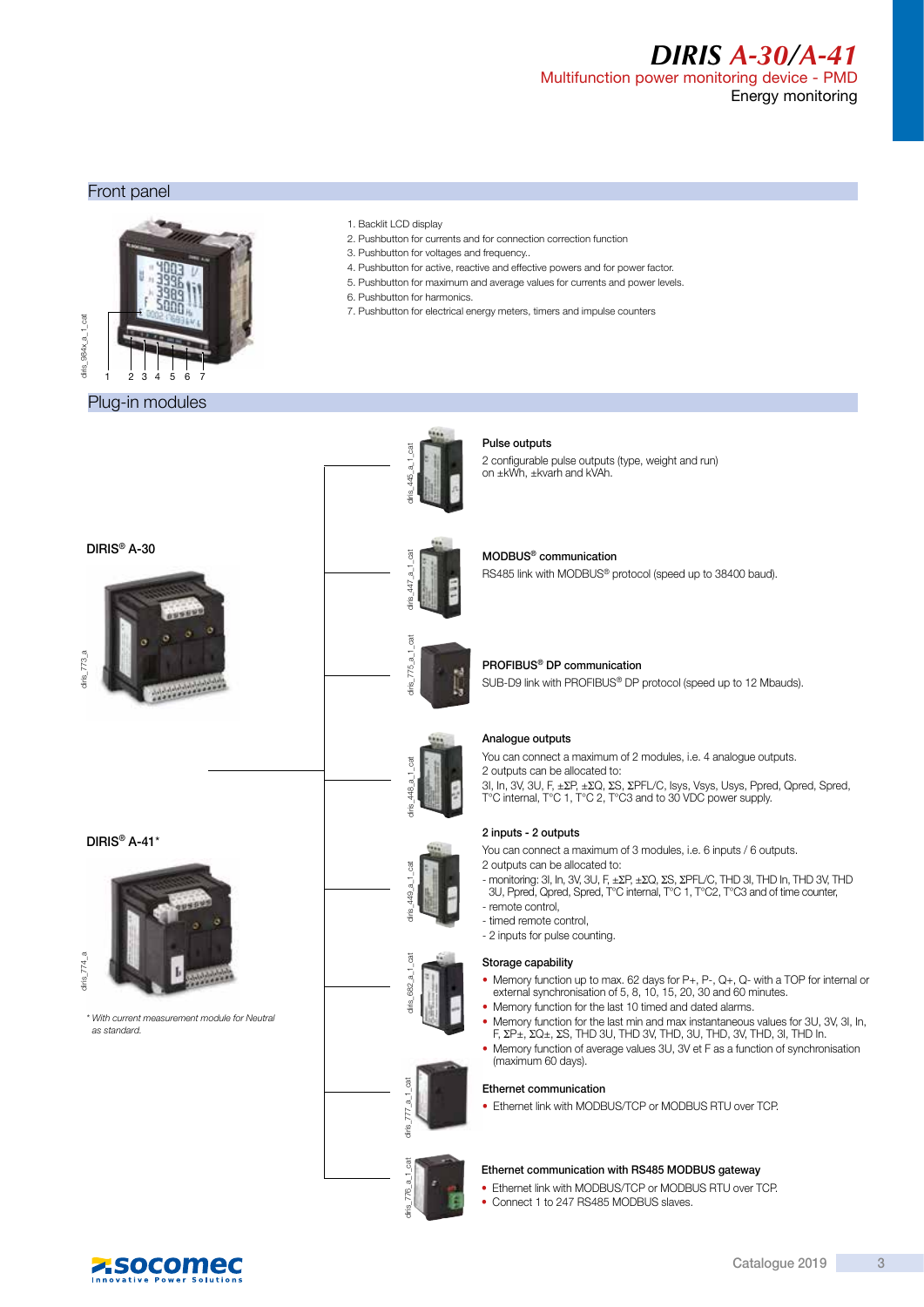## *DIRIS A-30/A-41*

Multifunction power monitoring device - PMD Energy monitoring

#### **Accessories**

Current transformer (see page







IP65 protection

### **Terminals**

#### DIRIS A-30





RS485 link.

 $R = 120 \Omega$ : internal resistance for the RS485 link.

#### 2 input / 2 output module Memory module







1 - 2: pulse output n°1. 3 - 4: relay output n°2.



17 - 18: synchronisation input.

S1 - S2: current inputs

AUX: auxiliary power supplies Us V1- V2 - V3 - VN: voltage inputs

S1 - S2: current inputs

AUX: auxiliary power supplies Us V1 - V2 - V3 - VN: voltage inputs



7 - 8: analogue output n°2.

#### Temperature module



Ethernet module + RS485 MODBUS gateway



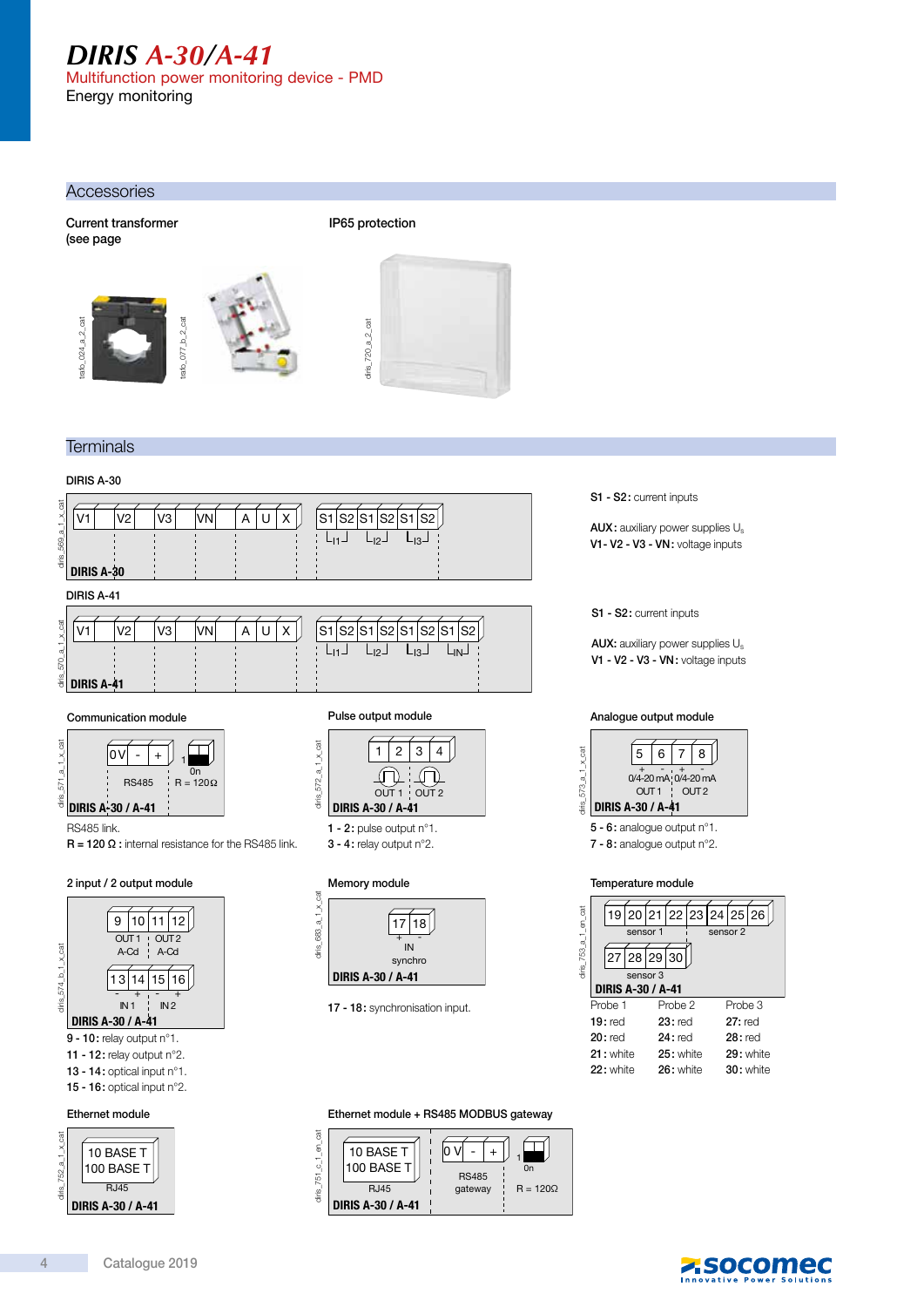### *DIRIS A-30/A-41* Multifunction power monitoring device - PMD Energy monitoring

#### Electrical characteristics

| Measurement of currents on insulated inputs (TRMS) |                            |  |  |
|----------------------------------------------------|----------------------------|--|--|
| Via CT primary                                     | 9.999 A                    |  |  |
| Via CT secondary                                   | 1 or $5A$                  |  |  |
| Measurement range                                  | 011kA                      |  |  |
| Input consumption                                  | $\leq$ 0,1 VA              |  |  |
| Measurement updating period                        | 1 <sub>s</sub>             |  |  |
| Accuracy                                           | 0.2%                       |  |  |
| Permanent overload                                 | 6A                         |  |  |
| Intermittent overload                              | 10 $I_n$ for 1 s           |  |  |
| <b>Voltage measurements (TRMS)</b>                 |                            |  |  |
| Direct measurement between phases                  | 50 to 1039 VAC             |  |  |
| Direct measurement between phase and neutral       | 28 to 600 VAC              |  |  |
| VT primary measurement                             | 500,000 VAC                |  |  |
| VT secondary measurement                           | 60, 100, 110, 173, 190 VAC |  |  |
| Frequency                                          | 50 / 60 Hz                 |  |  |
| Input consumption                                  | $\leq$ 0.1 VA              |  |  |
| Measurement updating period                        | 1 <sub>s</sub>             |  |  |
| Accuracy                                           | 0.2%                       |  |  |
| Current - voltage product                          |                            |  |  |
| Limitation for TC 1 A                              | 10,000,000                 |  |  |
| Limitation for TC 5 A                              | 10,000,000                 |  |  |
| Power measurement                                  |                            |  |  |
| Measurement updating period                        | 1 <sub>s</sub>             |  |  |
| Accuracy                                           | 0.5%                       |  |  |
| Power factor measurement                           |                            |  |  |
| Measurement updating period                        | 1 <sub>s</sub>             |  |  |
| Accuracy                                           | 0.5%                       |  |  |
| <b>Frequency measurement</b>                       |                            |  |  |
| Measurement range                                  | 45  65 Hz                  |  |  |
| Measurement updating period                        | 1 <sub>s</sub>             |  |  |
| Accuracy                                           | 0.1%                       |  |  |
| <b>Energy accuracy</b>                             |                            |  |  |
| Active (according to IEC 62053-22)                 | Class 0.5 S                |  |  |
| Reactive (according to IEC 62053-23)               | Class 2                    |  |  |
| <b>Auxiliary power supply</b>                      |                            |  |  |
| Alternative voltage                                | 110 400 VAC                |  |  |
| <b>AC</b> tolerance                                | ± 10%                      |  |  |
| Direct current                                     | 120  350 VDC / 12  48 VDC  |  |  |
| DC tolerance                                       | $\pm 20 \%$ / - 6  + 20 %  |  |  |
| Frequency                                          | 50 / 60 Hz                 |  |  |
| Power consumption                                  | $\leq 10$ VA               |  |  |
|                                                    |                            |  |  |

| Module 2 inputs - 2 outputs: outputs (alarms / control)       | 2(1)                              |
|---------------------------------------------------------------|-----------------------------------|
| Number of relays                                              |                                   |
| Type                                                          | 250 VAC - 5 A - 1150 VA           |
| Module 2 inputs - 2 outputs: optical coupler inputs<br>Number | $2^{(1)}$                         |
|                                                               |                                   |
| Power supply                                                  | 10  30 VDC<br>10 <sub>ms</sub>    |
| Minimum width of signal                                       |                                   |
| Minimum length between 2 pulses                               | 18 <sub>ms</sub>                  |
| <b>Type</b>                                                   | Optical couplers                  |
| Pulse output module<br>Number of relays                       | $\mathfrak{D}$                    |
|                                                               | 100 VDC - 0.5 A - 10 VA           |
| <b>Type</b><br>Max, number of manoeuvres                      | $< 10^8$                          |
| Analogue output module                                        |                                   |
| Number of outputs                                             | $2^{(2)}$                         |
| Type                                                          | Insulated                         |
| Scale                                                         | $0/420$ mA                        |
| Load resistance                                               | $600 \Omega$                      |
| Maximum current                                               | 30 mA                             |
| <b>MODBUS communication module</b>                            |                                   |
| Link                                                          | <b>RS485</b>                      |
| Type                                                          | 2 to 3 half duplex wires          |
| Protocol                                                      | MODBUS <sup>®</sup> RTU           |
| MODBUS <sup>®</sup> speed                                     | 4800 to 38400 baud                |
| <b>PROFIBUS DP communication module</b>                       |                                   |
| I ink                                                         | SUB-D9                            |
| Protocol                                                      | PROFIBUS <sup>®</sup> DP          |
| PROFIBUS <sup>®</sup> speed                                   | 9.8 kbaud  12 Mbaud               |
| <b>Ethernet communication module</b>                          |                                   |
| Connection technology                                         | RJ45                              |
| Baud rate                                                     | 10 base T / 100 base T            |
| Protocol                                                      | MODBUS TCP or MODBUS RTU on TCP   |
| Temperature module (inputs)                                   |                                   |
| Type                                                          | PT100                             |
| Connection                                                    | 2, 3 or 4 wires                   |
| Dynamic                                                       | $-20^{\circ}$ C  150 $^{\circ}$ C |
| Accuracy                                                      | $± 1$ digit                       |
| Maximum length                                                | 300 cm                            |
| <b>Operating conditions</b>                                   |                                   |
| Operating temperature range                                   | $-10$ to $+55^{\circ}$ C          |
| Storage temperature                                           | $-20$ to $85^{\circ}$ C           |
| Relative humidity                                             | 95%                               |
|                                                               |                                   |

(1) Max. 3 modules / DIRIS. (2) Max. 2 modules / DIRIS.

Case



| Type                                                      | Panel mounting           |
|-----------------------------------------------------------|--------------------------|
| Dimensions $W \times H \times D$                          | 96 x 96 x 60 mm          |
| Case degree of protection                                 | IP <sub>30</sub>         |
| Front degree of protection                                | <b>IP52</b>              |
| Display type                                              | Backlit LCD display      |
| Type of terminal strips                                   | Fixed or detachable      |
| Section of connection for<br>voltages and other terminals | $0.22.5$ mm <sup>2</sup> |
| Section of connection for currents                        | $0.56$ mm <sup>2</sup>   |
| Weight                                                    | 400q                     |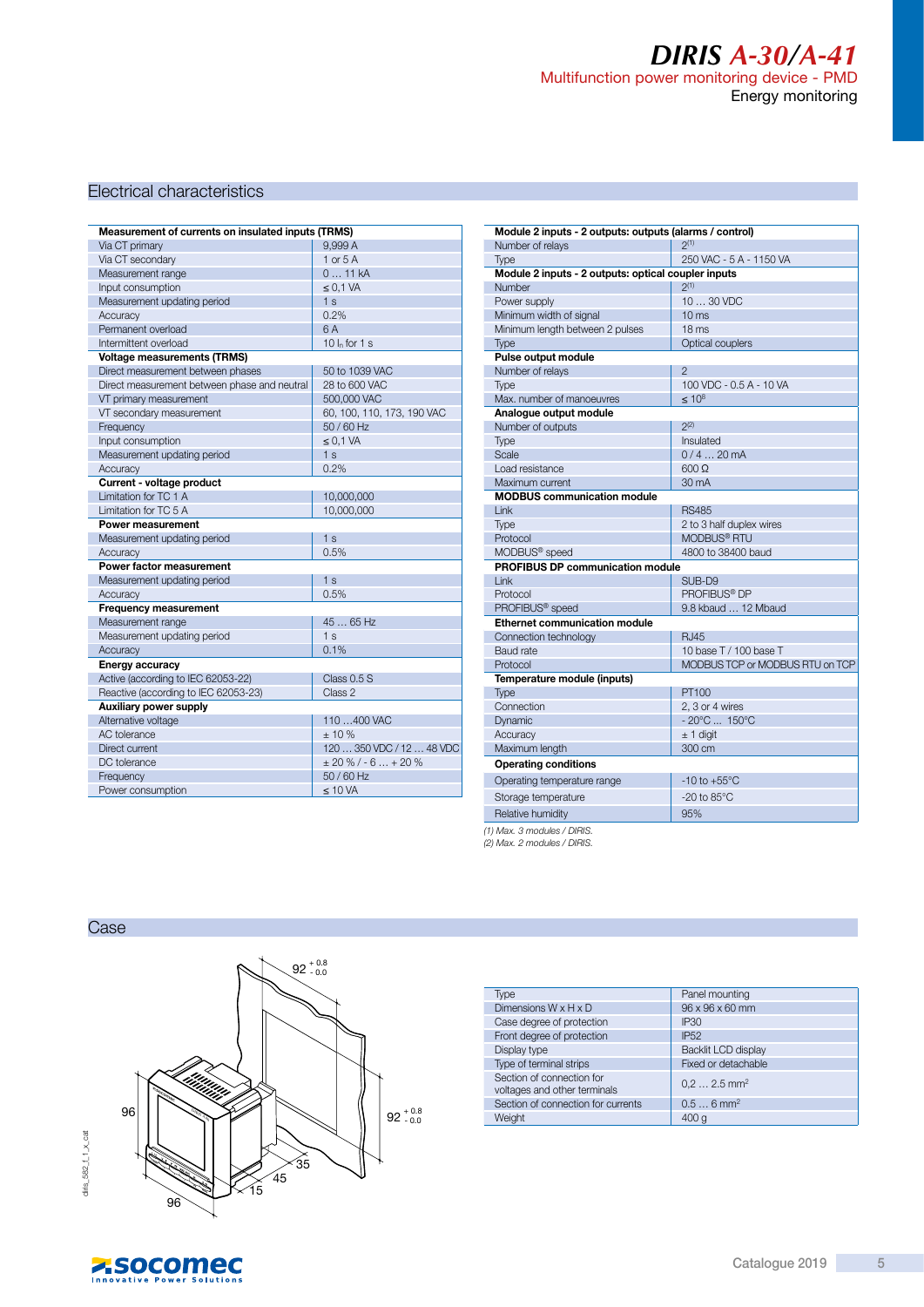#### **Connections**

#### Balanced low-voltage network for DIRIS A-30

**Recommendation:** When disconnecting the DIRIS, the secondary of each current transformer must be short-circuited. This operation can be carried<br>out automatically by a SOCOMEC PTI, which can be found in the SOCOMEC catalog In TNC mode, it is advisable to connect the DIRIS A-30/A-41 to earth using the functional earth module

#### 3/4 wires with 1 CT



#### Single-phase

diris\_396\_d\_1\_x\_cat

diris 396 d 1 x cat

V1 V2 V3 VN

1. 0.5 A gG / 0.5 A class CC fuses.

3 wires with 2 CTs

 $\circ$  1  $\circ$  1  $\circ$  1



S2

 $L_{11}$   $L_{12}$   $L_{13}$ S1 | S2 | S1 | S2 | S1

P1  $S<sub>1</sub>$ 

> $\overline{P1}$  $\overline{s}$

 $\overline{1}$  $\overline{1}$ L3 S2

the current for which is worked out by vector calculation.



The use of 1 TC reduces by 0.5% the accuracy of the phases, the current for which is worked out by vector calculation.

1. 0.5 A gG / 0.5 A class CC fuses.

#### Balanced low-voltage network for DIRIS A-30 3/4 wires with 3 CTs



#### Balanced low-voltage network for DIRIS A-41 4 wires with 4 CTs



1. 0.5 A gG / 0.5 A class CC fuses.

diris\_399\_b\_1\_x\_cat

diris\_399\_b\_1\_ $\times$ cat



Communication via RS485 link





Connection of potential transformer for HV

#### AC and DC auxiliary power supply



1. 0.5 A gG / 0.5 A class CC fuses.

diris\_400\_i\_1\_x\_cat

diris.

400\_i\_1\_x\_cat





The use of 2 TC reduces by 0.5% the accuracy of the phase, the current for which is worked out by vector calculation. 1. 0.5 A gG / 0.5 A class CC fuses.

**Z**socomec